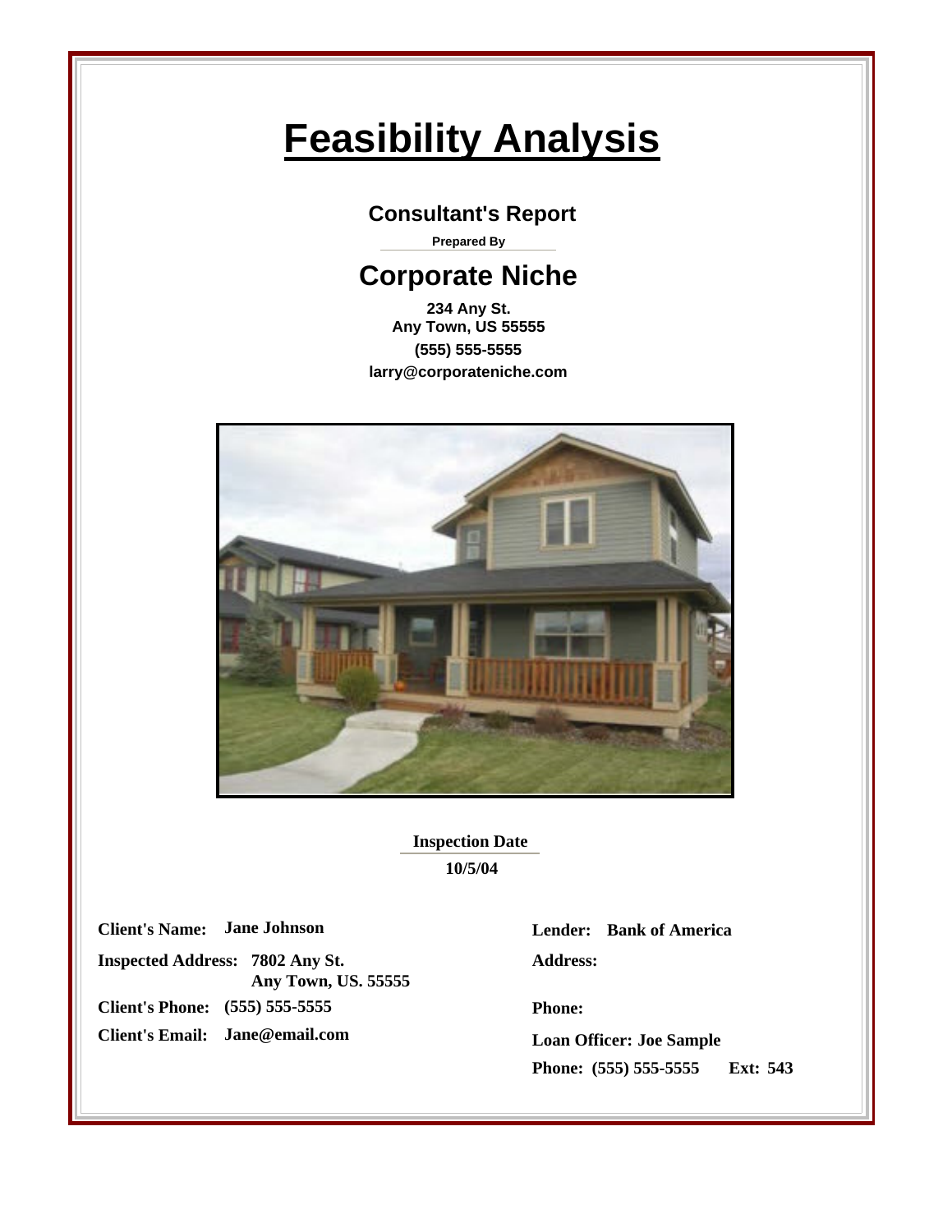

## **Feasibility Analysis**

**This Report is a preliminary evaluation only. It should be used to determine the desirability of continuing with the 203k Process or as a tool for a borrower seeking to use the Streamlined 203k loan. It is NOT to be considered as a completed Specification of Repairs (SOR) work write up and should not be used for underwriting or appraisal purposes. Items listed below may change on further inspection, applicant's requests or contractor evaluation. If desired, contact FHA 203k consultant to** 

**prepare a final SOR.**

| 10/5/04<br><b>Inspection Date:</b>              | J.Johnson<br><b>Consultant's Job No:</b>                                                                                          | <b>Consultant:</b>                                   | Larry D. Madison                                                                               |
|-------------------------------------------------|-----------------------------------------------------------------------------------------------------------------------------------|------------------------------------------------------|------------------------------------------------------------------------------------------------|
| <b>Applicant</b>                                | <b>Property Address</b>                                                                                                           | <b>Lender: Bank of America</b>                       |                                                                                                |
| Jane Johnson<br>(555) 555-5555                  | 7802 Any St.<br>Any Town, US. 55555                                                                                               |                                                      |                                                                                                |
|                                                 | <b>Construction Item</b>                                                                                                          |                                                      |                                                                                                |
|                                                 | 1. Masonry                                                                                                                        |                                                      | Feasibility Total: \$1,375.00                                                                  |
| <b>Block Lintel--Custom</b>                     |                                                                                                                                   | Level: $D$                                           | Unit: $\frac{\text{LSS}}{\text{LSS}}$<br><b>Hours:</b> 16<br>the company's company's company's |
| Details:<br><b>Exterior</b><br><b>Location:</b> |                                                                                                                                   |                                                      |                                                                                                |
| Owner<br>Contractor<br>Subcontractor            | Tuck point all necessary joints in walls and foundation.<br>Rebuild failing portions of porch skirt.                              |                                                      |                                                                                                |
|                                                 | Mortar joints to match that of existing masonry.                                                                                  |                                                      |                                                                                                |
|                                                 | 2. Siding                                                                                                                         |                                                      | <b>Feasibility Total:</b><br>\$0.00                                                            |
| <b>Brick</b>                                    |                                                                                                                                   | Level:                                               | Unit:<br>Hours: 50                                                                             |
| <b>Main House</b><br><b>Location:</b>           | Details: Brick to be owners choice and color.                                                                                     |                                                      |                                                                                                |
| Owner<br>Contractor<br>Subcontractor            | Furnish all materials and labor for exterior brick walls and chimneys - see blue prints<br>Brick to be owners choice and color    |                                                      |                                                                                                |
|                                                 | 3. Gutters/Downspouts                                                                                                             |                                                      | <b>Feasibility Total:</b> \$750.00                                                             |
| Replace bad gutters & downspouts.               |                                                                                                                                   | Level: $M$                                           | Unit: $LF$ Hours:                                                                              |
| <b>Location:</b><br><b>Exterior</b>             | Details: Hours to Complete - 30, Install new gutters and downspouts                                                               |                                                      | <b>Contract Contract</b>                                                                       |
| Owner Contractor Subcontractor                  | Install seamless 5" K style gutter with appropriate hangers located every 24" for support.                                        |                                                      |                                                                                                |
|                                                 | Installation will include outside corners and downspouts.<br>Slope will be 1/4 inch for every 25 ft of gutter.                    |                                                      |                                                                                                |
|                                                 | 4. Roof                                                                                                                           |                                                      | <b>Feasibility Total:</b> \$150.00                                                             |
| <b>Chimney</b>                                  |                                                                                                                                   | Level:<br><b>Contract Contract Contract Contract</b> | Unit: $S$ F<br>Hours:<br><b>Contract Contract Contract</b>                                     |
| Details:<br><b>Location:</b>                    |                                                                                                                                   |                                                      |                                                                                                |
| □ Owner ● Contractor □ Subcontractor            | Inspect roof for leaks and repair all areas as needed.                                                                            |                                                      |                                                                                                |
|                                                 | Metal roof will be replaced and repaired per local building codes.<br>Inspect and repair all flashing around chimneys and valleys |                                                      |                                                                                                |
|                                                 | Repair or replace as necessary                                                                                                    |                                                      |                                                                                                |
|                                                 | Replace or repair all boots around vent stacks                                                                                    |                                                      |                                                                                                |
|                                                 | Paint metal roof with exterior roof coating<br>fiberglass asphalt type                                                            |                                                      |                                                                                                |
|                                                 |                                                                                                                                   |                                                      |                                                                                                |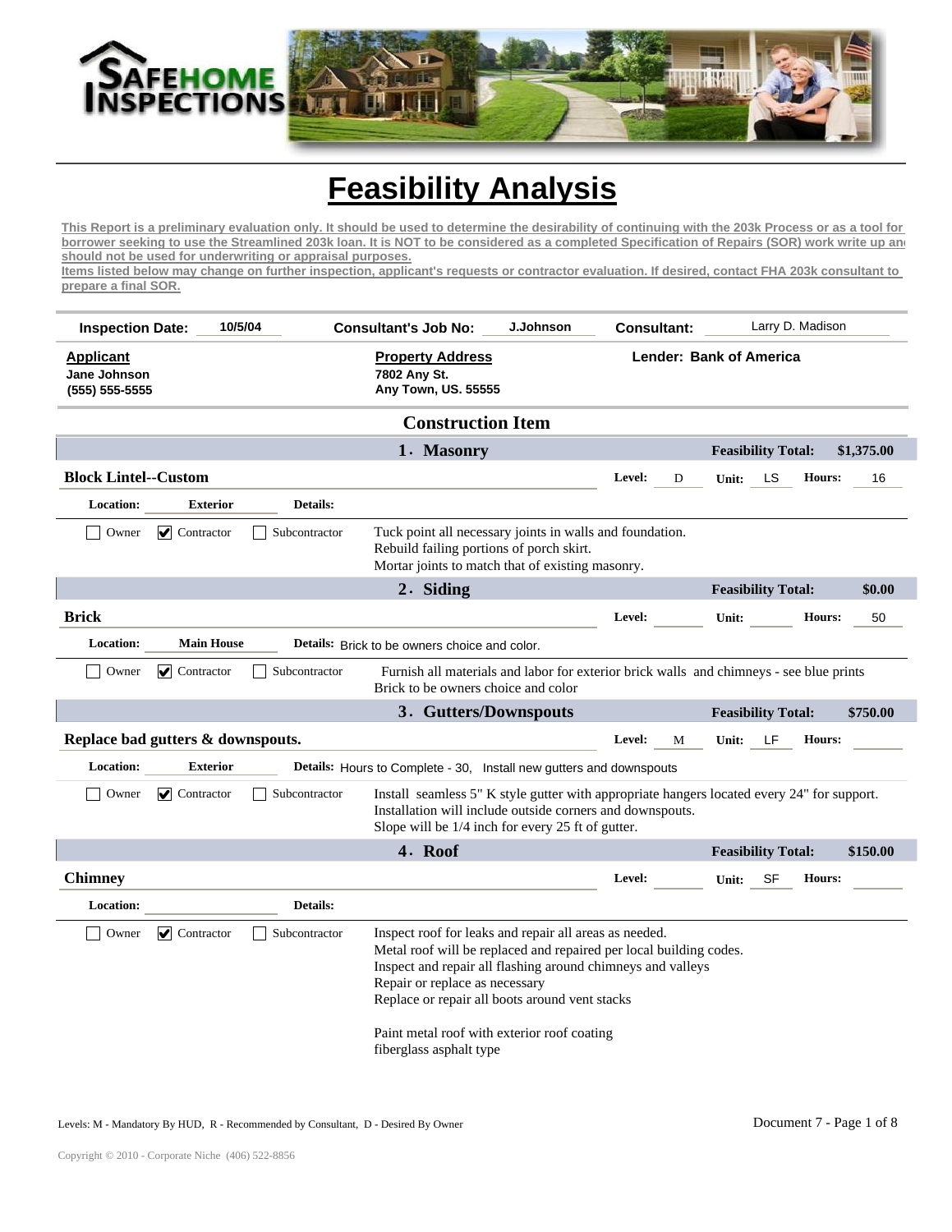| <b>Applicant</b><br>Jane Johnson<br>(555) 555-5555           | <b>Property Address</b><br>7802 Any St.<br>Any Town, US. 55555                        | <b>Lender: Bank of America</b>                                                                                                                                                                                                                                                                                                                      |
|--------------------------------------------------------------|---------------------------------------------------------------------------------------|-----------------------------------------------------------------------------------------------------------------------------------------------------------------------------------------------------------------------------------------------------------------------------------------------------------------------------------------------------|
|                                                              | 6. Exteriors                                                                          | Feasibility Total: \$1,450.00                                                                                                                                                                                                                                                                                                                       |
| <b>Power Wash</b>                                            |                                                                                       | Level: $\frac{D}{\sqrt{D}}$<br>Unit: $E$ A<br><b>Hours:</b><br><b>Contract Contract Contract</b>                                                                                                                                                                                                                                                    |
| <b>Entire House</b><br><b>Location:</b>                      | Details: Hours to Complete - 3, Power wash main house and exterior building           |                                                                                                                                                                                                                                                                                                                                                     |
| Provide a structurally sound porch floor, property finished. |                                                                                       | Level: M<br>Unit: $E$ A<br><b>Hours:</b><br><b>Contract Contract Contract</b>                                                                                                                                                                                                                                                                       |
| <b>Location:</b><br><b>Front Entrance</b>                    | Details: Hours to Complete - 30, Repair front and side porch                          |                                                                                                                                                                                                                                                                                                                                                     |
| <b>Remove tanks</b>                                          |                                                                                       | Level: $M$ Unit: $E$ A Hours:                                                                                                                                                                                                                                                                                                                       |
| Landscape<br><b>Location:</b>                                | Details: Hours to Complete - 5, Remove oil tank and gas tank                          |                                                                                                                                                                                                                                                                                                                                                     |
| ● Owner ● Contractor □ Subcontractor                         | All exterior siding will be power washed<br>Porches windows doors                     | All areas on the exterior of the house that can be power washed will be power washed.                                                                                                                                                                                                                                                               |
|                                                              | 7. Walks                                                                              | \$450.00<br><b>Feasibility Total:</b>                                                                                                                                                                                                                                                                                                               |
| <b>Concrete--General Requirement</b>                         |                                                                                       | Level:<br>Unit:<br>EA<br><b>Hours:</b><br><b>Contract Contract Contract</b>                                                                                                                                                                                                                                                                         |
| <b>Location:</b><br><b>Front Entrance</b>                    | Details: Hours to Complete - 3                                                        |                                                                                                                                                                                                                                                                                                                                                     |
| $\Box$ Subcontractor<br>Owner $\bigtriangledown$ Contractor  | Walks will have a broom texture finish.                                               |                                                                                                                                                                                                                                                                                                                                                     |
|                                                              | 9. Painting (Ext.)                                                                    | Feasibility Total: \$1,600.00                                                                                                                                                                                                                                                                                                                       |
| exterior woodwork and metal.                                 | Scrape, sand smooth and paint a min 2 coats of good quality paint at all              | Level: <u>M</u> Unit: EA Hours:<br>the contract of the contract of                                                                                                                                                                                                                                                                                  |
| <b>Entire House</b><br><b>Location:</b>                      | Details: Hours to Complete - 40, Paint all exterior exposed wood                      |                                                                                                                                                                                                                                                                                                                                                     |
| ● Owner ● Contractor □ Subcontractor                         | of color picked by owner.                                                             | All loose flaking paint on exterior of building must be scraped, primed and double coated.<br>All exterior surfaces will receive a minimum one coat of a good grade primer.<br>All exterior surfaces will receive 2 coats minimum of a good quality exterior house paint<br>Top coat of painting will be 100% acrylic paint of owners color choice. |
|                                                              | 10. Caulking                                                                          | \$225.00<br><b>Feasibility Total:</b>                                                                                                                                                                                                                                                                                                               |
| Caulk all windows and door frames.                           |                                                                                       | Level: $M$ Unit: $EA$ Hours:                                                                                                                                                                                                                                                                                                                        |
| <b>New Addition</b><br><b>Location:</b>                      | Details: Hours to Complete - 20, Caulk all exterior trim moldings, windows, doors etc |                                                                                                                                                                                                                                                                                                                                                     |
| ● Owner ● Contractor Bubcontractor                           | leaks.<br>Any and all areas that need to be caulked                                   | Caulk all openings, cracks or joints in the building to reduce air infiltration and water<br>All windows - doors - inside corners - outside corners - fireplaces - trim areas.                                                                                                                                                                      |
|                                                              | 11. Fencing                                                                           | <b>Feasibility Total:</b> \$310.00                                                                                                                                                                                                                                                                                                                  |
| Repair and paint wrought iron fence                          |                                                                                       | Unit: $E_A$ Hours:<br>Level: D                                                                                                                                                                                                                                                                                                                      |
| Exterior<br><b>Location:</b>                                 | Details: Hours to Complete - 20, repair or install new fencing                        |                                                                                                                                                                                                                                                                                                                                                     |
| □ Owner ● Contractor □ Subcontractor Repair & Paint fencing. |                                                                                       |                                                                                                                                                                                                                                                                                                                                                     |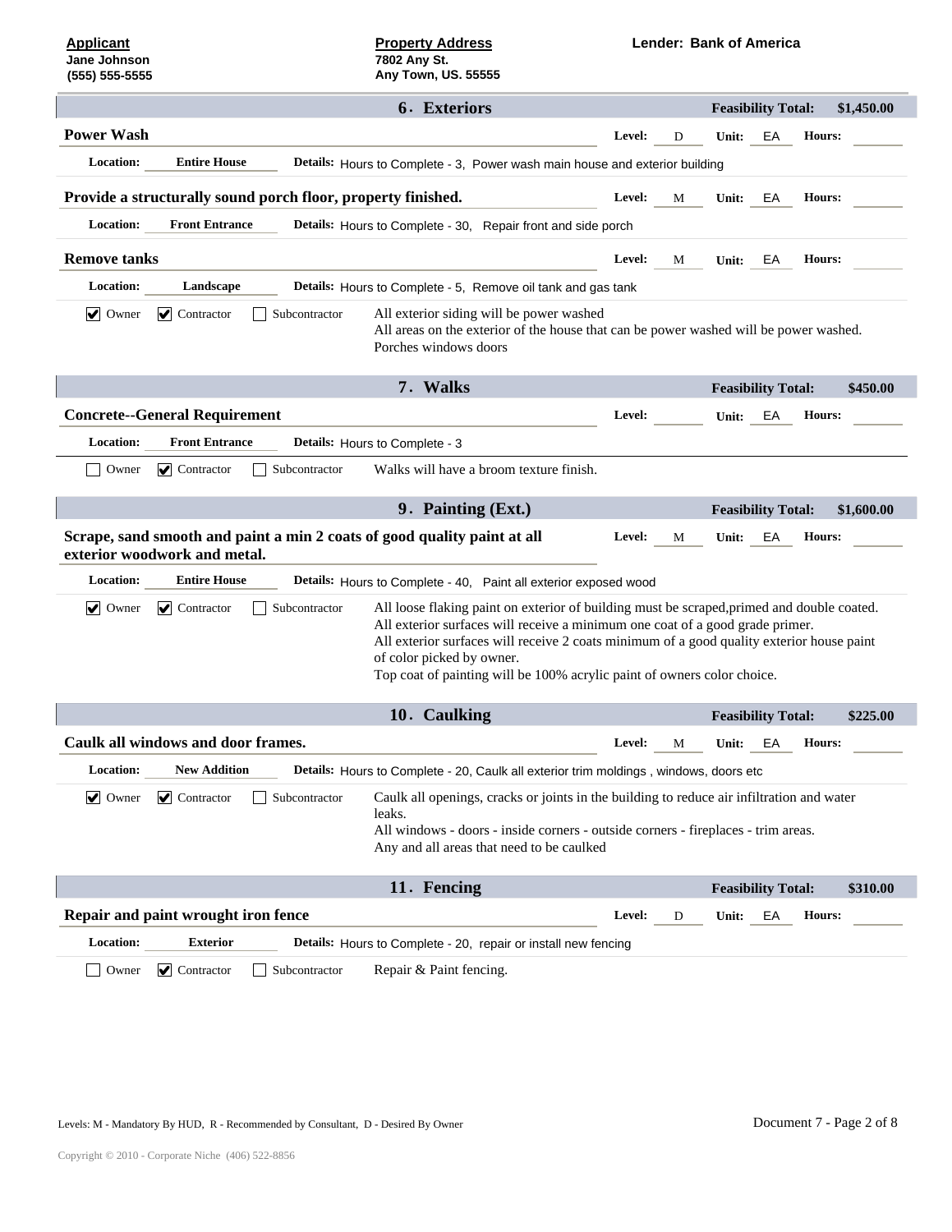| <b>Applicant</b><br>Jane Johnson<br>(555) 555-5555           | <b>Property Address</b><br>7802 Any St.<br>Any Town, US. 55555                                                                                                                                                                                                                                              | Lender: Bank of America                                                                                      |
|--------------------------------------------------------------|-------------------------------------------------------------------------------------------------------------------------------------------------------------------------------------------------------------------------------------------------------------------------------------------------------------|--------------------------------------------------------------------------------------------------------------|
|                                                              | 12. Grading/Landscaping                                                                                                                                                                                                                                                                                     | <b>Feasibility Total:</b> \$200.00                                                                           |
| Trim all existing growth, clean yard, fence line, trees etc. |                                                                                                                                                                                                                                                                                                             | Level: $M$<br>Unit: EA<br><b>Hours:</b><br>the contract of the contract of                                   |
| <b>Location:</b><br>Exterior                                 | Details: Hours to Complete - 2, Trim all bushes and trees back                                                                                                                                                                                                                                              |                                                                                                              |
| □ Owner ● Contractor □ Subcontractor                         | Cut shrubs & Trees back off the house.                                                                                                                                                                                                                                                                      |                                                                                                              |
|                                                              | 13. Windows                                                                                                                                                                                                                                                                                                 | Feasibility Total: \$2,200.00                                                                                |
| <b>Install new windows</b>                                   |                                                                                                                                                                                                                                                                                                             | Unit: EA<br>Level:<br><b>Hours:</b><br>M<br>the control of the control of<br>the contract of the contract of |
| <b>Location:</b><br><b>Exterior</b>                          | Details: Hours to Complete - 40, Install new replacement windows                                                                                                                                                                                                                                            |                                                                                                              |
| ● Owner ● Contractor ■ Subcontractor                         | Windows installed will be new materials.<br>Windows will be placed in adequate framing and mounted per manufacturers<br>recommendations.<br>Window type and color will be owners choice.                                                                                                                    |                                                                                                              |
|                                                              | 15. Doors (Ext.)                                                                                                                                                                                                                                                                                            | <b>Feasibility Total:</b> \$525.00                                                                           |
| Install new sliding glass doors                              |                                                                                                                                                                                                                                                                                                             | Unit: $E$<br>Level:<br>Hours:<br>M<br>and the state of the state of the<br>the contract of the contract of   |
| <b>Exterior</b><br><b>Location:</b>                          | Details: Hours to Complete - 10, Replace entrance door on rear off kitchen                                                                                                                                                                                                                                  |                                                                                                              |
| Owner <b>v</b> Contractor <b>Subcontractor</b>               | Doors will be of type and color selected by owner.<br>Doors will be installed per manufacturers recommendations.<br>Doors will operate freely<br>Locksets/deadbolts will be installed and operating properly where applicable.<br>Doors will be mounted in framing that complies with local building codes. |                                                                                                              |

| Unit: $E_A$ Hours:<br><b>Level:</b>                                                                                                                              |  |
|------------------------------------------------------------------------------------------------------------------------------------------------------------------|--|
| Details: Hours to Complete - 10, Bedroom areas, laundry room area, bath areas                                                                                    |  |
| Doors will be of type and color selected by owner.<br>Doors will be installed per manufacturers recommendations.<br>Doors will be manufactured for interior use. |  |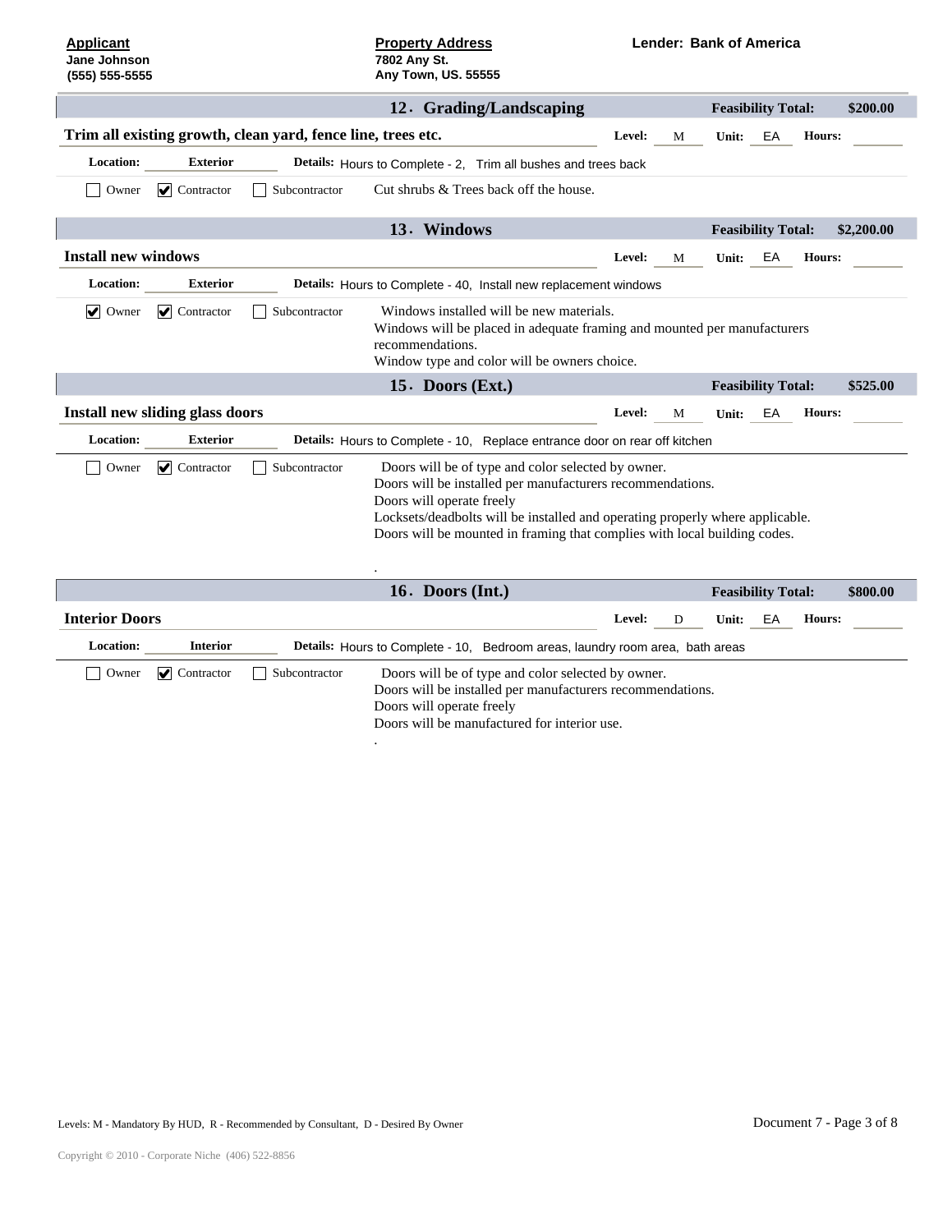#### **Jane Johnson 7802 Any St. Any Town, US. 55555 (555) 555-5555**

|                                             | 17. Partition Wall<br><b>Feasibility Total:</b> \$700.00                                                                                                  |
|---------------------------------------------|-----------------------------------------------------------------------------------------------------------------------------------------------------------|
| <b>Rough Carpentry General Requirements</b> | Unit: $E_A$ Hours:<br>Level: $D$<br>and the contract of the con-                                                                                          |
| <b>Location:</b>                            | Details: Hours to Complete - 5, Frame in walls for closets baths doors                                                                                    |
| <b>Beam--Custom</b>                         | Unit: $E_A$ Hours:<br>Level: $D$                                                                                                                          |
| <b>Location:</b><br><b>Interior</b>         | and the contract of the con-<br>Details: Hours to Complete - 20, Close old door - open new doorway                                                        |
| □ Owner ● Contractor □ Subcontractor        | Wall construction will consist of a bottom/sill plate, stud members and a double upper                                                                    |
|                                             | plate.                                                                                                                                                    |
|                                             | Stud members can be spaced at 16" or (where codes permit) 24" on center.<br>When 16" centers are used wall sheathing will be 7/16 or 1/2 inch thickness.  |
|                                             | When 24 inch centers are used wall sheathing will be 5/8 or thicker.                                                                                      |
|                                             | Pressure treated lumber will be used for bottom plates that are in contact with concrete                                                                  |
|                                             | Stud members can be nominal dimensions appropriate for use.                                                                                               |
|                                             | Sill seal material will be used under bottom/sill plate on exterior walls to reduce air<br>infiltration.                                                  |
|                                             | Wall framing for doors and windows or other openings will consist of headers, cripples,                                                                   |
|                                             | trimmers, rough sills and studs.                                                                                                                          |
|                                             | Cripples will support the rough sills (doubled 2x materials at the bottom of window type<br>openings).                                                    |
|                                             | Trimmers attached to studs wil support headers for door type openings.                                                                                    |
|                                             | Headers will be sized with nominal lumber to support span of opening.<br>Ends of lower upper plates will be 4 feet or more from ends of top upper plates. |
|                                             | Top upper plates will overlap perpendicular wall lower upper plates.                                                                                      |
|                                             | 18. Plaster/Drywall<br><b>Feasibility Total:</b> \$2,500.00                                                                                               |
| Drywall: Install new board, mud and tape    | Unit: EA Hours:<br>Level: D                                                                                                                               |
| <b>Location:</b>                            | Details: Hours to Complete - 20, All walls and ceilings to have new sheetrock installed                                                                   |
| Owner <b>v</b> Contractor Subcontractor     | Drywall to be hung with a minimum 1 1/4 " drywall screws.                                                                                                 |
|                                             | All drywall joints to have stud backing behind them.                                                                                                      |
|                                             | Joints will have mud and tape feathered and sanded to smooth finish.                                                                                      |
|                                             | Corners will have corner bead of metal or plastic.                                                                                                        |
|                                             | Surfaces will be sanded and finished smooth and ready for painting.<br>19. Decorating<br>Feasibility Total: \$1,500.00                                    |
|                                             |                                                                                                                                                           |
| Paint                                       | Unit: $E$<br>Level: M<br><b>Hours:</b><br>the property of the control of                                                                                  |
| <b>Interior</b><br><b>Location:</b>         | Details: Hours to Complete - 20, Paint all walls and ceilings                                                                                             |
| Owner <b>v</b> Contractor Subcontractor     | Paint all walls & ceiling to homeowners requests.                                                                                                         |
|                                             | 22. Closets<br><b>Feasibility Total:</b> \$225.00                                                                                                         |
| Paint and repair any damaged areas          | Level: <u>M</u> Unit: EA Hours:                                                                                                                           |
| <b>Entire House</b><br><b>Location:</b>     | $\sim$ 100 minutes and 100 minutes are also<br>Details: Hours to Complete - 2, Repair all existing closet areas                                           |
| $\Box$ $\Box$ $\Box$<br>$\Box$              |                                                                                                                                                           |

Owner **V** Contractor Subcontractor Repair all existing closet areas

Levels: M - Mandatory By HUD, R - Recommended by Consultant, D - Desired By Owner Document 7 - Page 4 of 8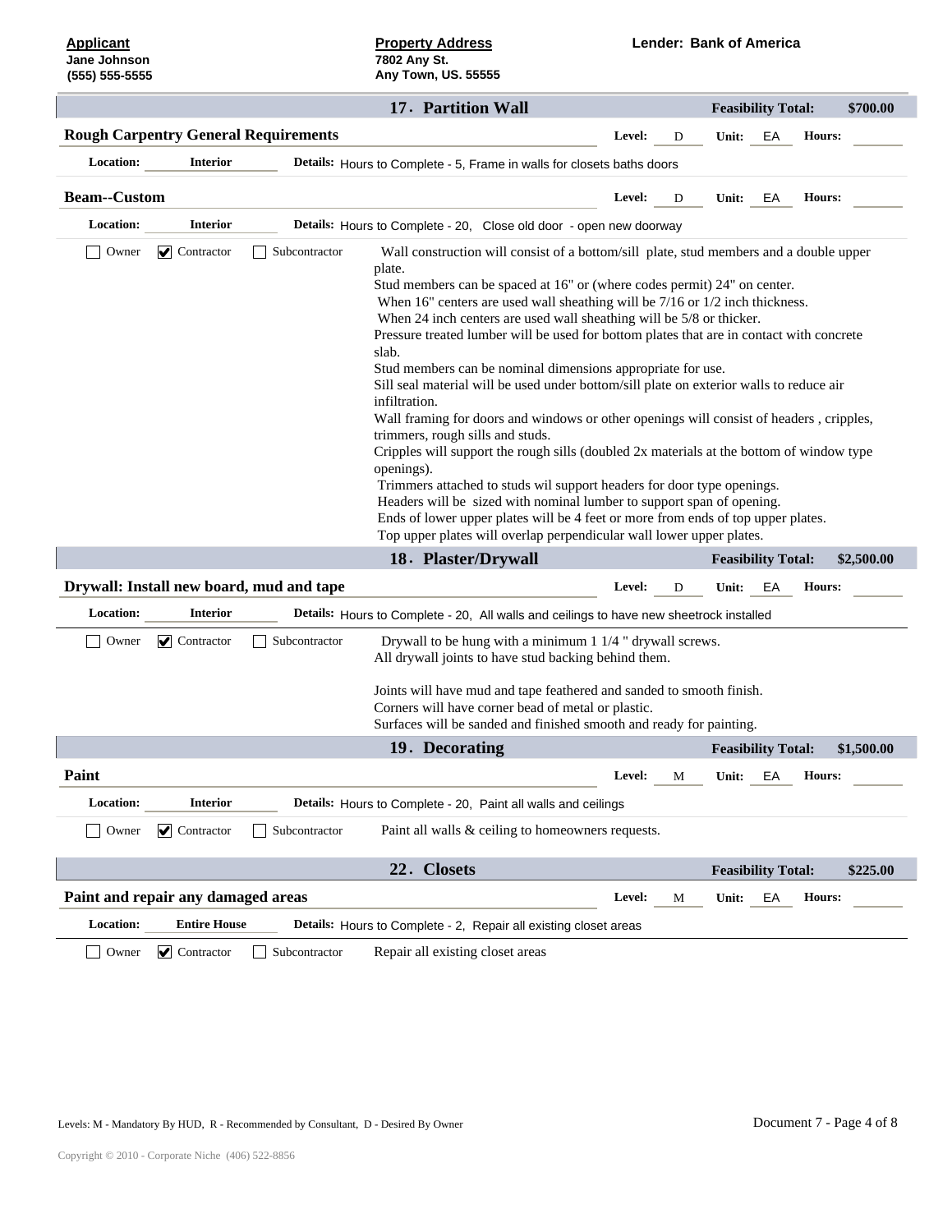| <b>Applicant</b><br>Jane Johnson<br>(555) 555-5555                           | <b>Property Address</b><br>7802 Any St.<br>Any Town, US. 55555                                                                                                                                                                                                                                                                                                                                                       | <b>Lender: Bank of America</b>                                                                                                                                                                                                                                                                                                                                                                                                      |
|------------------------------------------------------------------------------|----------------------------------------------------------------------------------------------------------------------------------------------------------------------------------------------------------------------------------------------------------------------------------------------------------------------------------------------------------------------------------------------------------------------|-------------------------------------------------------------------------------------------------------------------------------------------------------------------------------------------------------------------------------------------------------------------------------------------------------------------------------------------------------------------------------------------------------------------------------------|
|                                                                              | 23. Wood Floors                                                                                                                                                                                                                                                                                                                                                                                                      | <b>Feasibility Total:</b> \$1,500.00                                                                                                                                                                                                                                                                                                                                                                                                |
| Sand, fill and refinish hardwood floors.                                     |                                                                                                                                                                                                                                                                                                                                                                                                                      | Unit: $S$ F<br>Level: D<br><b>Hours:</b>                                                                                                                                                                                                                                                                                                                                                                                            |
| <b>Location:</b><br>Floors                                                   | Details: Hours to Complete - 20,                                                                                                                                                                                                                                                                                                                                                                                     | the contract of the contract of<br><b>Contract Contract Contract Contract</b>                                                                                                                                                                                                                                                                                                                                                       |
|                                                                              |                                                                                                                                                                                                                                                                                                                                                                                                                      | Level: M<br>Unit: $\frac{1}{\sqrt{1-\frac{1}{2}}\sqrt{1-\frac{1}{2}}\sqrt{1-\frac{1}{2}}\sqrt{1-\frac{1}{2}}\sqrt{1-\frac{1}{2}}\sqrt{1-\frac{1}{2}}\sqrt{1-\frac{1}{2}}\sqrt{1-\frac{1}{2}}\sqrt{1-\frac{1}{2}}\sqrt{1-\frac{1}{2}}\sqrt{1-\frac{1}{2}}\sqrt{1-\frac{1}{2}}\sqrt{1-\frac{1}{2}}\sqrt{1-\frac{1}{2}}\sqrt{1-\frac{1}{2}}\sqrt{1-\frac{1}{2}}\sqrt{1-\frac{1}{2}}\sqrt{1-\frac{1}{2}}\sqrt{1-\frac{1}{2}}$<br>Hours: |
| <b>Location:</b><br>Floors                                                   | Details: repair damaged floor areas bath and kitchen rear entrance                                                                                                                                                                                                                                                                                                                                                   | $\sim$ $\sim$ $\sim$<br>the company's company's                                                                                                                                                                                                                                                                                                                                                                                     |
| Subcontractor<br>Owner $\bigtriangledown$ Contractor                         | Sand and refinish floors                                                                                                                                                                                                                                                                                                                                                                                             |                                                                                                                                                                                                                                                                                                                                                                                                                                     |
|                                                                              | 24. Finished Floors                                                                                                                                                                                                                                                                                                                                                                                                  | Feasibility Total: \$1,250.00                                                                                                                                                                                                                                                                                                                                                                                                       |
| <b>Install vinyl flooring</b>                                                |                                                                                                                                                                                                                                                                                                                                                                                                                      | Unit: $E_A$<br>Level: $M$<br><b>Hours:</b><br>the company's company's                                                                                                                                                                                                                                                                                                                                                               |
| <b>Location:</b><br>Floors                                                   | Details: Hours to Complete - 20, Install new vinyl in all bathrooms, laundry and kitchen                                                                                                                                                                                                                                                                                                                             |                                                                                                                                                                                                                                                                                                                                                                                                                                     |
| ● Owner ● Contractor □ Subcontractor                                         | Install vinyl of customers choice in bath and sewing rooms.<br>leveling compound.                                                                                                                                                                                                                                                                                                                                    | Underlayment for vinyl flooring will be screwed/nailed in an eight inch nail pattern.<br>Nail dimples and underlayment seams will be mudded and feathered with an approved<br>Appropriate adhesive will be used per type of vinyl flooring purchased.                                                                                                                                                                               |
|                                                                              | 26. Bath Accessories                                                                                                                                                                                                                                                                                                                                                                                                 | <b>Feasibility Total:</b> \$3,000.00                                                                                                                                                                                                                                                                                                                                                                                                |
| <b>Bathroom fixtures and accessories</b>                                     |                                                                                                                                                                                                                                                                                                                                                                                                                      | Unit: $EA$<br>Level: $D$<br><b>Hours:</b><br>the property of the control of                                                                                                                                                                                                                                                                                                                                                         |
| <b>Location:</b><br>Bathrooms                                                | Details: Hours to Complete - 10,                                                                                                                                                                                                                                                                                                                                                                                     |                                                                                                                                                                                                                                                                                                                                                                                                                                     |
| $\Box$ Subcontractor<br>$\bigvee$ Owner $\bigvee$ Contractor                 | bars in bathrooms.<br>Materials and locations of installation will be approved by owner.<br>Installations will be per manufacturers recommendations.                                                                                                                                                                                                                                                                 | Install new tub shower, toilet and sinks, Install mirrors, toilet paper holders, and towel                                                                                                                                                                                                                                                                                                                                          |
| Install 30 gal. (min) glass lined gas hot water heater (52 gal. if electric) | 27. Plumbing                                                                                                                                                                                                                                                                                                                                                                                                         | Feasibility Total: \$1,825.00<br>Level: M                                                                                                                                                                                                                                                                                                                                                                                           |
| <b>Interior</b><br><b>Location:</b>                                          | Details: install new h20 heater                                                                                                                                                                                                                                                                                                                                                                                      | Unit: $E_A$<br><b>Hours:</b><br><b>Contract Contract Contract</b>                                                                                                                                                                                                                                                                                                                                                                   |
| Install all new plumbing to kitchen laundry and baths                        |                                                                                                                                                                                                                                                                                                                                                                                                                      | Unit: EA Hours:<br>Level: M                                                                                                                                                                                                                                                                                                                                                                                                         |
| <b>Entire House</b><br><b>Location:</b>                                      | Details: Hours to Complete - 10, Install new plumbing to all baths and kitchen areas                                                                                                                                                                                                                                                                                                                                 |                                                                                                                                                                                                                                                                                                                                                                                                                                     |
| Owner $\bigtriangledown$ Contractor $\bigtriangledown$ Subcontractor         | Purchase stools, sinks, tub, & fixtures as needed per owners choice.<br>Pruchase waste, vent, & supply lines as needed per complete job.<br>New copper supply lines will be installed.<br>New PVC waste lines where needed will be installed.<br>All sink installations will be caulked.<br>All supply lines to fixtures will have stop valves.<br>All plumbing will be performed according to local building codes. | Perform all trimout functions regarding faucets and fixtures for sinks, tubs and showers.                                                                                                                                                                                                                                                                                                                                           |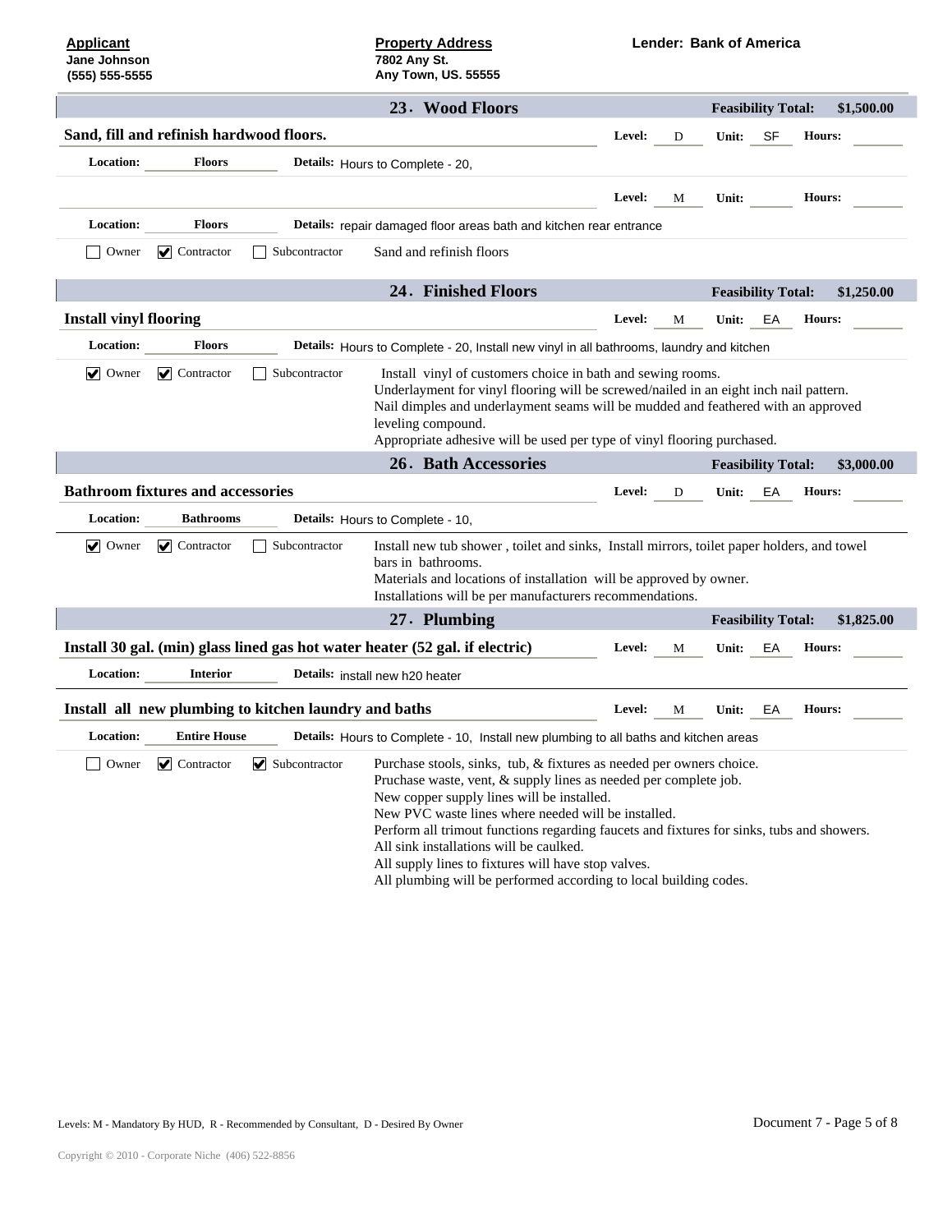#### **Jane Johnson 7802 Any St. Any Town, US. 55555 (555) 555-5555**

|                                         | 28 Electrical                                                                                        | Feasibility Total: \$4,000.00                                                                |
|-----------------------------------------|------------------------------------------------------------------------------------------------------|----------------------------------------------------------------------------------------------|
| <b>Upgrade electrical system</b>        |                                                                                                      | Unit: $E_A$ Hours:<br>Level: $M$<br>the company's company's                                  |
| <b>Entire House</b><br><b>Location:</b> | Details: Hours to Complete - 80, Install new 200 amp service and all new wiring - complete           |                                                                                              |
| □ Owner ● Contractor □ Subcontractor    |                                                                                                      |                                                                                              |
|                                         | Upgrade electrical system to 200 amp minimum                                                         | install new panel box with ample breakers to grow more & remove old wiring and boxes         |
|                                         | outside and inside of the home.                                                                      |                                                                                              |
|                                         |                                                                                                      | Purchase and install lighting fixtures, outlets, switches, phone jacks, cover plates and all |
|                                         | trims per owners choice.                                                                             |                                                                                              |
|                                         | GFCI outlets will be used in bathrooms, kitchen counter areas, laundry areas, outdoor                |                                                                                              |
|                                         | deck areas and any areas subject to water flow.                                                      |                                                                                              |
|                                         | Outlets to be placed approximately every 6 feet at standard heighth above flooring.                  |                                                                                              |
|                                         | All wiring to be stapled to framing members per local building codes.                                |                                                                                              |
|                                         | 20 amp circuits will have 12 guage wiring.<br>15 amp circuits will have 14 guage wiring.             |                                                                                              |
|                                         |                                                                                                      |                                                                                              |
|                                         | All electrical work will be subject to local building codes.                                         |                                                                                              |
|                                         | Remove all panel boxes and wiring.                                                                   |                                                                                              |
|                                         |                                                                                                      |                                                                                              |
|                                         | replace all recepticles and run new wiring in walls to all new outlets and switches and<br>fixtures. |                                                                                              |
|                                         |                                                                                                      |                                                                                              |
|                                         | Install dedicated lines for computer hook-up in various rooms                                        |                                                                                              |
|                                         | run dedicated lines for microwaves and various kitchen appliances                                    |                                                                                              |
|                                         | run exterior lines for outside electrical conections on porches etc.                                 |                                                                                              |
|                                         |                                                                                                      | Install security lights around the house and switches to control them on the front and rear  |
|                                         | entrances                                                                                            |                                                                                              |
|                                         | install lights for the parking areas at the front and rear entrances                                 |                                                                                              |
|                                         | check wiring and correct any faults to back building                                                 |                                                                                              |
|                                         | This does not have to be upgraded but it must be up to codes if it is wired.                         |                                                                                              |
|                                         | Correct any code violations here.                                                                    |                                                                                              |
|                                         | 29. Heating                                                                                          | <b>Feasibility Total:</b> \$5,550.00                                                         |
|                                         |                                                                                                      |                                                                                              |

| Install new heat pump systems                 |                                                                                                                                                                                     | Level:<br>Unit: <b>EA</b> Hours:<br>the contract of the contract of                                                                                                          |
|-----------------------------------------------|-------------------------------------------------------------------------------------------------------------------------------------------------------------------------------------|------------------------------------------------------------------------------------------------------------------------------------------------------------------------------|
| Entire House<br><b>Location:</b>              | Details: Hours to Complete - 30, Install new heat pump system                                                                                                                       |                                                                                                                                                                              |
| Remove old hot water boiler system completely |                                                                                                                                                                                     | Unit: $E_A$ Hours:<br>Level:<br>________                                                                                                                                     |
| <b>Entire House</b><br><b>Location:</b>       | Details: Hours to Complete - 10, Remove old heating system completely                                                                                                               |                                                                                                                                                                              |
| Owner Contractor Subcontractor                | water to old system<br>Inspect and clean chimney                                                                                                                                    | Remove existing boiler system and all radiators and plumbing from premises cap off                                                                                           |
|                                               | 31. Cabinetry                                                                                                                                                                       | <b>Feasibility Total:</b> \$2,000.00                                                                                                                                         |
| <b>Repair cabinets &amp; countertops</b>      |                                                                                                                                                                                     | Unit: EA Hours:<br>Level: M<br><b>Contract Contract Contract</b><br>the control of the control of the                                                                        |
| Kitchen<br><b>Location:</b>                   | Details: Hours to Complete - 10, Install new cabinets and counter tops                                                                                                              |                                                                                                                                                                              |
| ● Owner ● Contractor ■ Subcontractor          | Remove old cabinets in kitchen<br>Kitchen install new cabinets and counter tops<br>minimum cabinet screws.<br>tops abutt walls.<br>Cabinets will have one piece toe kick installed. | Cabinets will be installed plumb and level and fastened to wall studs with 2 1/2"<br>Countertops will be installed per industry standards and caulked at all locations where |

Levels: M - Mandatory By HUD, R - Recommended by Consultant, D - Desired By Owner Document 7 - Page 6 of 8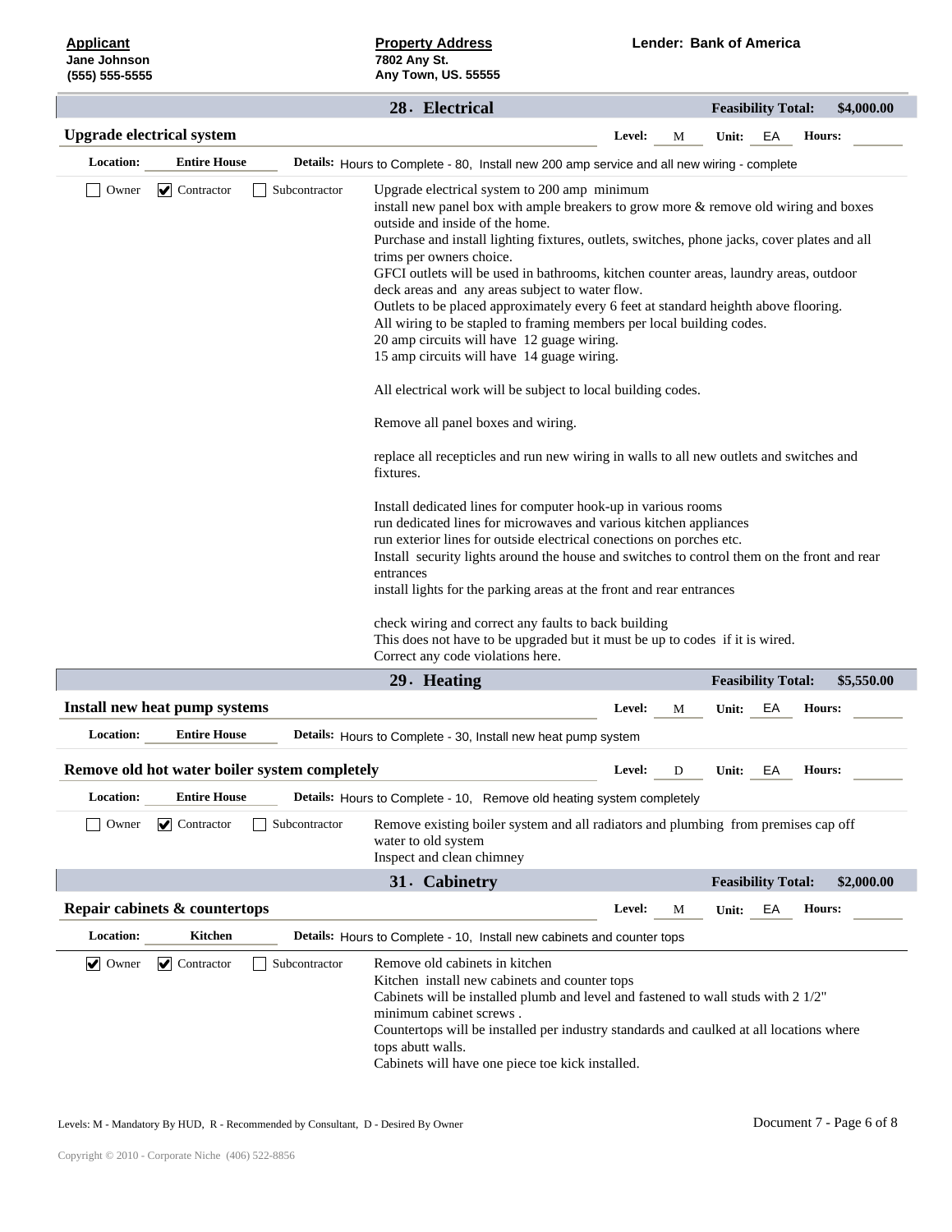| Applicant      |
|----------------|
| Jane Johnson   |
| (555) 555-5555 |

#### **Jane Johnson 7802 Any St. Any Town, US. 55555 (555) 555-5555**

|                                         | 32. Appliances                                                                     | Feasibility Total: \$4,000.00                                                              |
|-----------------------------------------|------------------------------------------------------------------------------------|--------------------------------------------------------------------------------------------|
| <b>Kitchen appliances</b>               |                                                                                    | Level: $M$<br>Unit: $E_A$                                                                  |
| Kitchen<br><b>Location:</b>             | Details: Hours to Complete - 15, Install new kitchen appliances                    | the contract of the contract of the                                                        |
| Owner <b>v</b> Contractor Subcontractor | Install all new appliances                                                         |                                                                                            |
|                                         | Stove                                                                              |                                                                                            |
|                                         | Range Hood<br>Refrigerator-icemaker,                                               |                                                                                            |
|                                         | Dishwasher                                                                         |                                                                                            |
|                                         | Garbage disposal                                                                   |                                                                                            |
|                                         | Microwave Oven                                                                     |                                                                                            |
|                                         | 34. Cleanup                                                                        | <b>Feasibility Total:</b> \$560.00                                                         |
| <b>Cleanup</b>                          |                                                                                    | Unit: $E$ A<br>Hours:<br>Level: $M$<br>the contract of the contract of                     |
| <b>Entire House</b><br><b>Location:</b> | Details: Hours to Complete - 10, Clean all debris from inside and outside of house |                                                                                            |
| Owner Contractor Subcontractor          |                                                                                    |                                                                                            |
|                                         |                                                                                    |                                                                                            |
|                                         | 35. Miscellaneous                                                                  | <b>Feasibility Total:</b> \$500.00                                                         |
| Clean up                                |                                                                                    | Level: $M$<br>Hours: $\frac{10}{\sqrt{10}}$<br>Unit: $E_A$                                 |
| <b>Location:</b><br><b>Entire House</b> | <b>Details:</b>                                                                    |                                                                                            |
| □ Owner ● Contractor □ Subcontractor    | All debris will be removed from jobsite.                                           |                                                                                            |
|                                         | Jobsite will be returned to condition as before work.                              |                                                                                            |
|                                         | Clean yard for mowing                                                              |                                                                                            |
|                                         | Trim trees away from house<br>Clean fence line                                     |                                                                                            |
|                                         |                                                                                    |                                                                                            |
|                                         | Clean all trash around the house and inside the house is to be removed,            |                                                                                            |
|                                         |                                                                                    | All trash inside the back building is to be removed $\&$ all trash from yard work is to be |
|                                         | removed                                                                            |                                                                                            |